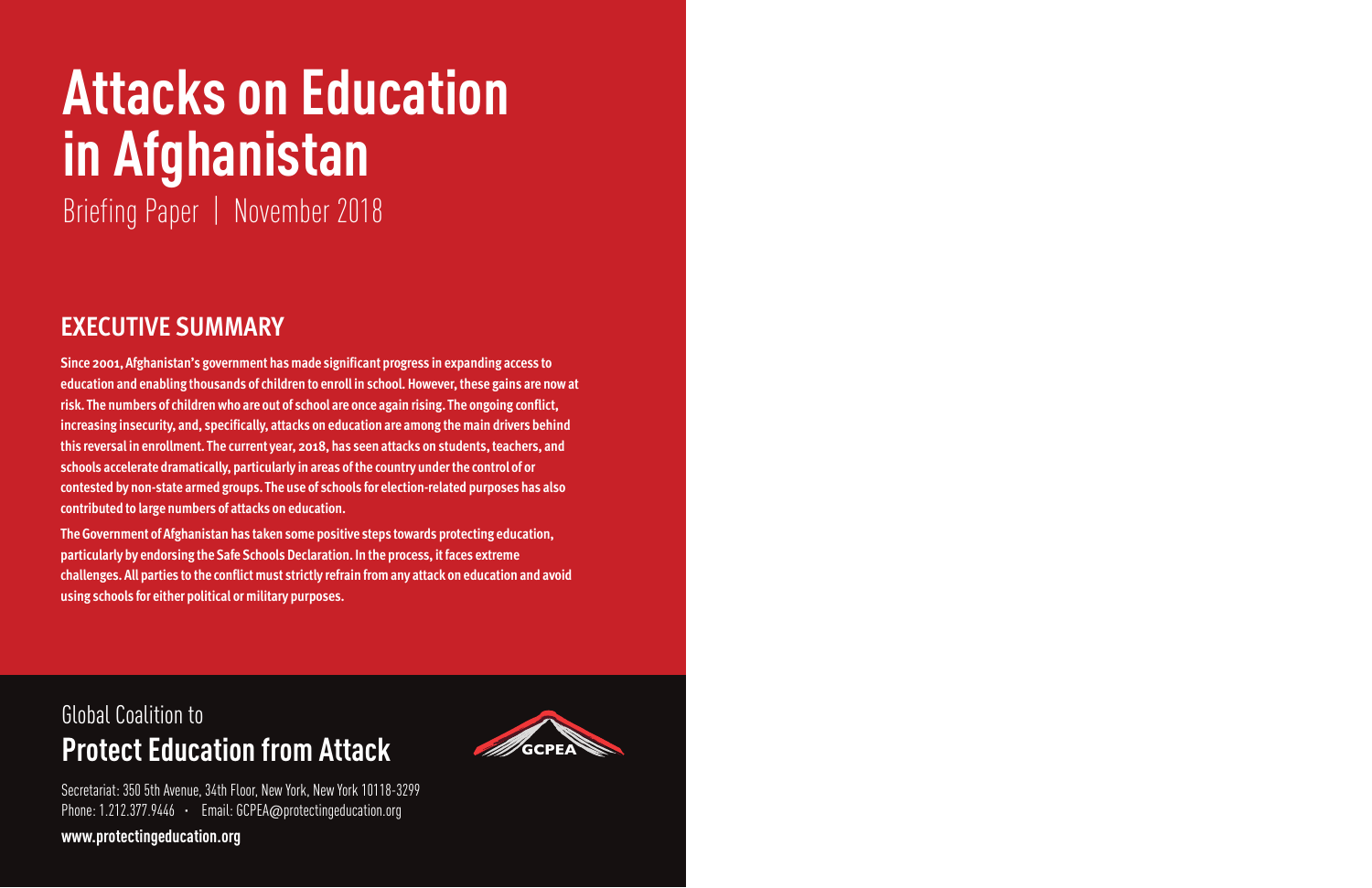#### **Attacks on Schools, Students, Teachers, and Other Education Personnel**

Rates of attacks on education have fluctuated over the past decade, with preliminary information indicating a sharp rise in attacks on education in 2018, likely associated with the general decline in stability and with the use of schools as voting registration centers and polling centers during parliamentary elections.

According to the UN Secretary-General's "Annual Report on Children and Armed Conflict," attacks against schools escalated from 2006 through 2009.24 Around 2009, the Taliban changed its code of conduct, removing a provision authorizing attacks on schools, and, instead, began to play a role in administering educational services in areas of the country under the group's authority.25 While Taliban governance and attitudes are context dependent, in general, the group now seeks to regulate schools rather than close them.<sup>26</sup> It now often plays a role in setting curriculum, distributing Ministry of Education funds, teacher hiring and placement, and monitoring of school performance as well as of student and teacher attendance. When the Taliban is responsible for attacks on education, it is reportedly typically related to the struggle for authority over these educational functions.27

Since 2001, Afghanistan's government, supported by international donors and international agencies, has made expanding access to education—particularly for girls—a priority.1 These efforts have been successful in many ways, with millions of girls and boys who were previously barred from going to school now being educated.<sup>2</sup> According to UNICEF, the numbers of children who were out of school continued to decline through 2016 at both the primary and secondary levels.<sup>3</sup>

Nevertheless, as of 2018, 3.7 million children between the ages of 7 and 17 years remain out of school, and others are at risk of dropping out. Moreover, the numbers of out of school children appear to be rising for the first time since 2002.4 At all ages, girls are less likely to be attending school than boys; around 2.2 million of the out of school children are reported to be girls.<sup>5</sup>

> The numbers of attacks on education that were verified from 2010 to 2017 appear to reflect these changes. This is apart from an escalation in attacks on schools that occurred in 2014 linked to the use of schools as polling centers during the 2014 presidential election, as discussed in more detail below.

The Ministry of Education and international agencies have identified social and cultural attitudes, child marriage, poverty, violence and bullying at and on the way to school, lack of educational infrastructure, overcrowding, chronic teacher shortages, and insecurity, including attacks on education and military use of educational facilities, as some of the key factors preventing children from going to school.<sup>6</sup>

> However, as the Afghan conflict has become more fragmented and new groups, particularly the "Islamic State," have emerged, recent years have seen an escalation in cases of intimidation and threats against education personnel.<sup>28</sup> According to UNAMA, reported cases of threats and intimidation directed at education-related personnel rose 376 percent between 2013 and 2015.29

Among these challenges, rising insecurity and attacks on education appear to be having a particularly negative effect on school attendance. Since 2014, non-state armed groups have expanded the areas where they exert control and have carried out numerous attacks on civilians and civilian infrastructure.7 At present, approximately 40 percent of Afghanistan is either controlled by or contested by non-state armed groups.<sup>8</sup>

> Moreover, initial reports indicate that attacks on education are accelerating once again in 2018. During the first five months of the year, the Ministry of Education reported 870 attacks on schools, cases of threat or intimidation targeting students, education staff, or education facilities, or fighting in the vicinity of school grounds. These included 86 cases in which schools were directly targeted.<sup>30</sup> UN verified numbers of attacks on education are much lower, but still represent a dramatic increase. The country taskforce on monitoring and reporting verified 90 attacks on education during the first half of 2018—a number that is more than double the number of attacks verified during the whole of 2017 (68).31

## **OVERVIEW OF EDUCATION IN AFGHANISTAN**

The past ten years have seen several key trends in attacks on education in Afghanistan. First, non-state armed groups have directly targeted schools, students, and teachers for a variety of reasons, including social and economic control, as well as opposition to co-educational or female education. In the last several years, eastern Afghanistan has been particularly affected by these forms of attack, with a significant number of attacks occurring in Nangarhar province, where the "Islamic State" holds significant territory.<sup>20</sup> Second, non-state armed groups have deliberately targeted

educational facilities used for voter registration or polling centers.<sup>21</sup> Finally, Afghan National Defence and Security Forces and international military forces have been responsible for damage to schools and school closures because of airstrikes, mortars, crossfire.22 Both Afghan forces and non-state armed groups also used schools for military purposes.<sup>23</sup>

The more insecure provinces also have higher rates of children out of school.9 According to the World Bank, provinces that saw an increase in conflict-related incidents between 2011-2012 and 2013-2014 also saw declines in primary school attendance, while provinces that saw a decline in conflict-related incidents saw increases in primary school attendance during this same time.10 The ongoing conflict has drastically reduced the availability of educational facilities. According to UNICEF, approximately 1,000 schools are currently damaged, destroyed occupied by non-state armed groups or Afghan and international forces, or closed because of conflict.11 Even when facilities are available, the risk that children will be injured or killed due to crossfire shooting or explosions, or abducted, means that some families are too frightened to allow their children to go to school.12 Conflict-related displacement poses additional barriers to education, such as a lack of educational facilities in the areas where displaced families settle.13

The ongoing conflict particularly affects girls' access to education. Greater numbers of girls are out of school in areas of the country that are under the control of non-state armed groups.14 According to the Ministry of Education, UNICEF, and the think tank Samuel Hall, insecurity dampens parents' demand for education more markedly for girls than for boys.15

Education in Afghanistan not only suffers from general insecurity but is often the target of attacks by all parties to the conflict. According to the Global Coalition to Protect Education from Attack, there were at least 500 attacks on schools from 2013 to 2017, and Afghanistan was one of the countries where the military use of educational facilities was most prominently reported.16 Moreover, attacks on schools, students, and teachers appear to be accelerating in 2018, with 90 incidents verified by the UN during the first half of the year alone.17 In addition, the United Nations Assistance Mission in Afghanistan (UNAMA) reported that at least 112 incidents of election-related violence affected schools in 2018.18 These numbers put 2018 on track to have some of the highest numbers of attacks on education recorded since 2011. World Bank and Norwegian Refugee Council (NRC) each recently identified attacks against education as a major reason for school closures and a significant barrier to school attendance.19

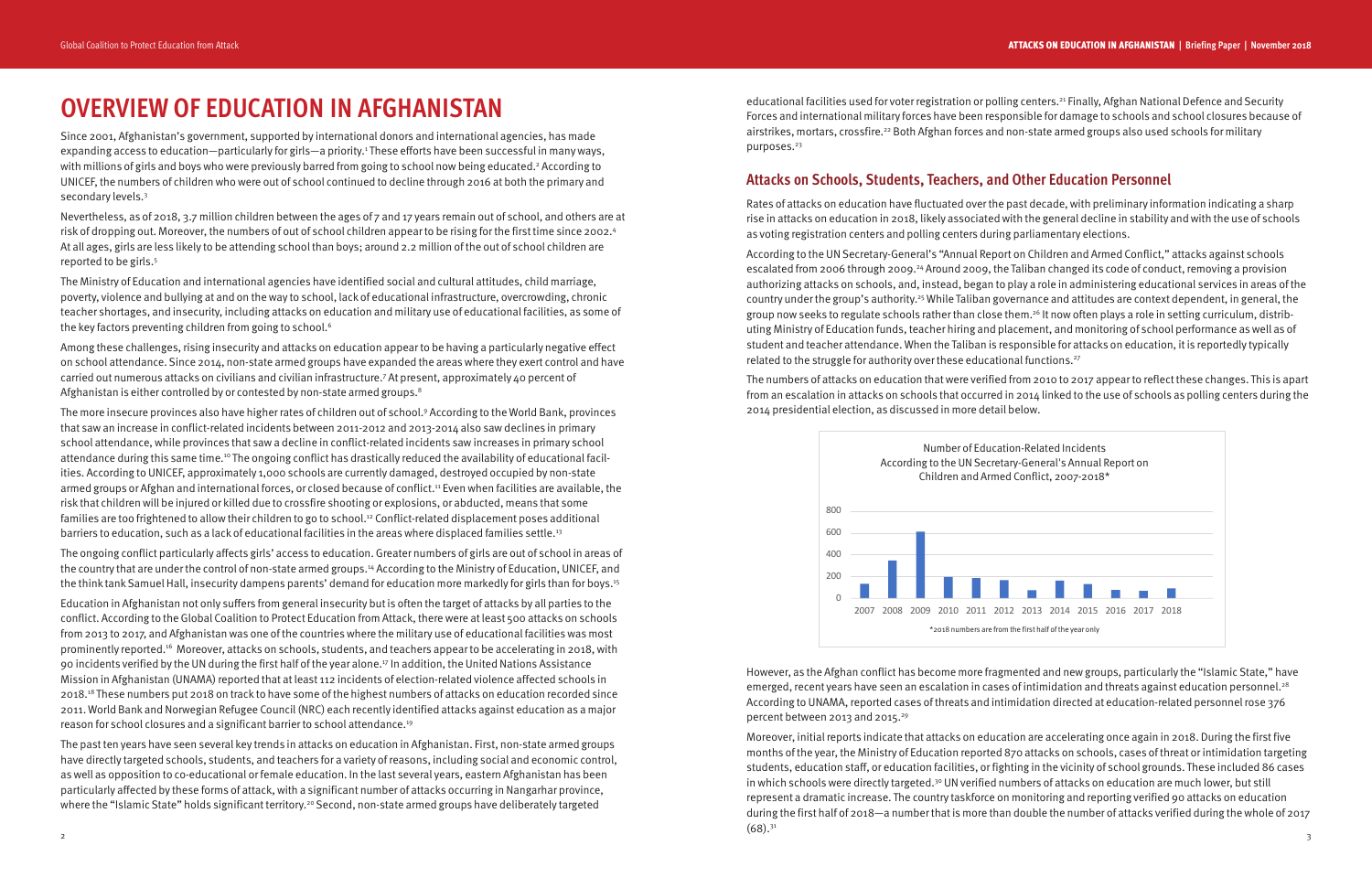Similar incidents targeting girls' education have continued to occur in 2018. For instance, on June 3, 2018, the "Islamic State" issued a statement that they would target girls' schools in Nangarhar province as retribution for civilian casualties caused by airstrikes by US forces.44 UNAMA recorded thirteen incidents, which they attributed to the "Islamic State," following that threat.45

- On April 17, 2018, the Taliban claimed responsibility for setting fire to a school used as a voter registration site and abducting two voter registration staff and two police in Chaghcharan district in Ghor province.<sup>51</sup>
- On June 6, 2018, a bomb reportedly exploded at a school used as a voter registration center in Pul-e Khumri city, Baghlan province, killing a member of the police and an election commission employee and wounding an Afghan National Army soldier and another police person.52
- On June 15, 2018, one child was killed and four other civilians wounded when a bomb reportedly exploded at the gate of a school being used as a voter registration center in Chaparhar district, Nangarhar province.53
- On October 20, 2018, two IEDs placed on the roof and gate of a school that was serving as a polling center in Mihtarlam city, Laghman province were remotely detonated, injuring two children and 12 men.<sup>54</sup>

### **Attacks on Schools Used for Election-Related Purposes**

Existing data on attacks on schools in Afghanistan indicates a clear and distinct linkage between schools used for election-related purposes and the extent to which those facilities are targeted. Over the past decade, each election

year has seen an uptick in attacks on educational facilities.

portionately affected. Damage to some schools was also likely to have longer term consequence for access to education.<sup>56</sup>

- Election-related violence also directly targeted students and teachers. In September 2018, the Taliban warned students and teachers not to allow their schools to be used for polling. The Chairman of the Election Commission later stated on national television that dozens of teachers who had been trained to work at the polls did not show up.55
- According to UNAMA, the attacks on schools and the threat of election-related violence led to significant school closures, and attendance rates sharply declined at schools that stayed opened. Girls' schools were reportedly dispro-

- Positively, these uses appear to be declining.<sup>59</sup> Since 2015, the UN has verified fewer cases of military use each year. For example, the UN verified 51 cases of military use in 2015, 42 in 2016, and 16 cases in which schools or hospitals were used for military purposes in 2017.<sup>60</sup> During the first six months of 2018, the UN verified just four cases in which
- In 2015, Afghanistan endorsed the Safe Schools Declaration, a political commitment to protect education that includes a commitment to avoid using schools for military purposes.<sup>62</sup> In 2016, Afghanistan's Ministry of Education issued two

#### **Military Use of Schools**

Contributing to attacks on education is the military use of schools by both government forces and non-state armed groups. Forces using schools not only often damage the facilities themselves, they can also provoke attacks by the opposing side. According to cases reported in *Education under Attack 2018*, armed forces and non-state armed groups have primarily used schools as bases and firing positions, preventing students from accessing education and damaging school facilities.57 For example, police using a school in Baghlan province from April to September 2015, used chairs and desks as firewood, according to UNAMA and UNICEF. Approximately 700 students and 20 teachers were unable to attend or teach their classes during that time.58

the Afghan National Army (3) or the "Islamic State" (1) used schools for military purposes.<sup>61</sup>

Non-state armed groups have targeted girls' education in particular. This is not new; nevertheless, according to GCPEA's report Education under Attack 2018, a growing proportion of attacks on education have targeted girls' schools, as well as female students and educators, over the past six years.<sup>41</sup>

Many of these attacks have explicitly expressed opposition to girls' education. For example, on January 29, 2015, during an attack on a girls' high school in Nangarhar province, an armed opposition group left behind a written note that called girls' schools "brothels" and warned community members to stop educating their girls.42 Likewise, on September 4, 2016, a non-state armed group ordered girls' high schools in three districts of Laghman province to close and asked that community leaders bar girls from attending higher levels of education.<sup>43</sup>

directives to all security-related ministries emphasizing the government's endorsement of the Declaration and requesting that armed forces refrain from using schools for military purposes. 63

#### **Forms of Attacks on Education**

Schools, students, and education personnel have been both deliberately targeted by explosives or arson, as well as collaterally damaged or injured by rockets, mortars, or crossfire. Non-state armed groups, Afghan forces, and international forces have each been responsible for attacks on education.

Armed actors have been responsible for targeted explosive and arson attacks against schools. For example, on September 11, 2018, armed actors carried out a double bombing outside of a girls' school in Jalalabad city, Nangarhar province. The second bomb exploded as boys from a nearby school and others rushed to the scene. A 12-year old boy was killed and several children were injured. That same morning, another school was targeted in Behsud district, also in Nangarhar province.<sup>32</sup> On July 1, 2018, armed men set the Malikyar Hotak school, also in Nangarhar province, on fire after cutting the throats of three school employees.33 The NRC reported that the "Islamic State" had previously threatened to attack the school.34

Educational facilities have also been damaged by mortars and airstrikes. For example, on January 10, 2016, UNAMA reported that anti-government actors fired rockets in Bak district, Khost province. The rockets landed at a middle school where children were playing, killing at least three students and injuring several other children.<sup>35</sup> According to UNAMA, a 9-year-old was killed in the attack, while the Ministry of Education released a statement saying that at least two female students died.36

#### **Attacks on Education in Areas Controlled by Non-State Armed Groups**

Reports indicate that a majority attacks on education have been geographically concentrated in areas of the country that are under the control of non-state armed groups, or where those groups are contesting government control. For instance, Human Rights Watch reported an increase in school attacks between April and June 2015, and attributed that rise to non-state armed groups in Kunduz, Ghor, and Nuristan provinces. 37 Likewise, UNAMA reported a rise in cases of intimidation directed against students and education personnel in Nangarhar province, where the "Islamic State" was establishing its presence. UNAMA attributed the majority of the cases of intimidation to the "Islamic State."38

Attacks on education in 2018 appear to be following similar patterns in terms of geographic concentration of attacks on education. From January to October 2018, GCPEA identified 45 attacks on schools, students, teachers, and education staff in media, UN, and NGO reports. Nearly half of these attacks took place in Nangarhar province, where the "Islamic State" controls significant territory.39 These attacks have not only targeted schools, students, and teachers, but also education officials. On July 10, gunmen attacked the education department office in Jalalabad city, Nangarhar province, leading to an assault that lasted for four hours before security forces were able to stop it. Ten people were reportedly killed.40

#### **Targeting of Girls' Education**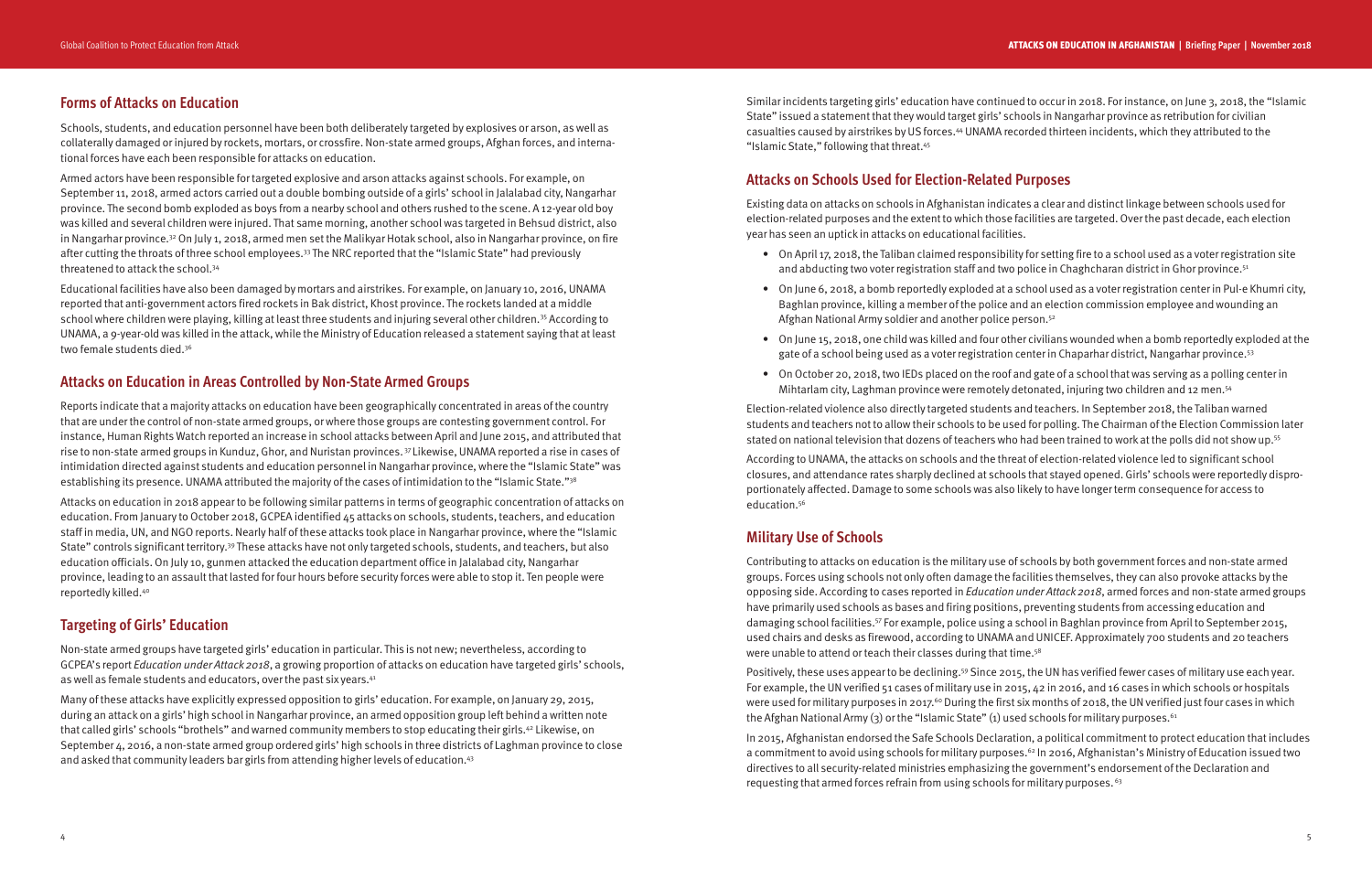## **ENDNOTES**

2 Human Rights Watch, *"I Won't Be A Doctor and One Day You'll Be Sick:" Girls' Access to Education in Afghanistan* (New York: Human Rights Watch, October 2017), https://www.hrw.org/sites/default/files/report\_pdf/afghanistan1017\_web.pdf (accessed November 5, 2018), p. 5. <sup>3</sup> Ministry of Education, Islamic Republic of Afghanistan, United Nations Children's

1 See, for example, IRIN, "Afghanistan: Back-to-school just the beginning," *Reliefweb*, March 29, 2002, https://reliefweb.int/report/afghanistan/afghanistan-back-school-just-beginning (accessed November 5, 2018).

Fund (UNICEF), and Samuel Hall, *All in School and Learning: Global Initiative on Out-Of-School Children – Afghanistan Country Study* (Kabul, Afghanistan: Ministry of Education, UNICEF, Samuel Hall and USAID, 2018), https://www.unicef.org/afghanistan/sites/unicef.org.afghanistan/fles/2018-05/afg-reportoocs2018.pdf (accessed November 5, 2018), p. 23.

<sup>6</sup> Ministry of Education et al. Human Rights Watch. Norwegian Refugee Council (NRC), *Education in Emergencies, Children in Distress: A Child Protection Risk Analysis for NRC Afghanistan's Education Pro*gramme (Kabul, Afghanistan, 2018), https://www.nrc.no/globalassets/pdf/reports/education-in-emergencies-children-in-distress/nrc-education\_in\_emergencies-report-full-screen.pdf (accessed November 5, 2018).

4 Ministry of Education et al., p. 35. "Ongoing conflict leaves nearly half of children in Afghanistan out-of- school," UNICEF news release, June 3, 2018, https://www.unicef.org/afghanistan/pressreleases/ongoing-conflict-leaves-nearly-half-children-afghanistan-out-school (accessed November 19, 2018). 5 Ministry of Education et al., pp. 19-20, 35.

7 Sune Engel Rasmussen, "Isis in Afghanistan: 'Their peak is over, but they are not fnished'," *Guardian*, November 18, 2016, https://www.theguardian.com/world/2016/nov/18/isis-in-afghanistan-theirpeak-is-over-but-they-are-not-finished (accessed November 5, 2018). UNAMA, *Quarterly report on the protection of civilians in armed conflict: 1 January to 30 September 2017*, October 12, 2017, https://unama.unmissions.org/sites/default/files/unama\_protection\_of\_civilians\_in\_armed\_conflict\_quarterly\_report\_1\_january\_to\_30\_september\_2017\_-\_english.pdf (accessed November 5, 2018), p. 2. Ministry of Education, et al., p. 9. 9 Ministry of Education et al., p.32.

10 World Bank, p. 29.

<sup>11</sup> UNICEF, "Humanitarian Action for Children," July 2018, https://reliefweb.int/sites/reliefweb.int/files/resources/2018-HAC-Afghanistan\_rev-July.pdf (accessed September 27, 2018).<br><sup>12</sup> Ministry of Education et al., p. 4

<sup>13</sup> Ministry of Education et al., pp. 49-50.

<sup>14</sup> Ministry of Education et al., p. 33.

<sup>15</sup> Ministry of Education et al., p. 44. See also World Bank, p. 9.

<sup>16</sup> Global Coalition to Protect Education from Attack (GCPEA), *Education under Attack 2018* (New York: Global Coalition to Protect Education from Attack, May 2018), pp38, 76-8 http://www.protectingeducation.org/sites/default/files/documents/eua\_2018\_full.pdf (accessed November 6, 2018).<br><sup>17</sup> United Nations General Assembly and Security Council, "The situation in Afghanistan and its implications for international peace and security: Report of the Secretary-General," A/72/888–S/2018/539, June 6, 2018, http://undocs.org/S/2018/539 (accessed September 25, 2018), para. 30. United Nations General Assembly and Security Council, "The situation in Afghanistan and its implications for international peace and security: Report of the Secretary-General," A/73/374-S/2018/824, September 10, 2018,

http://undocs.org/S/2018/824 (accessed September 27, 2018), para. 34.<br><sup>38</sup> UNAMA, *Afghanistan: Protection of Civilians in Armed Conflict – Special Report: 2018 Elections Violence (UNAMA, Kabul, Afghanistan, November 2018)* https://unama.unmissions.org/sites/default/files/special\_report\_on\_2018\_elections\_violence\_november\_2018.pdf (accessed November 19, 2018), p. 6.<br><sup>99</sup> World Bank, p. 9. NRC, p. 9.

<sup>20</sup> See, for example, United Nations Assistance Mission in Afghanistan (UNAMA), *Education and Healthcare at Risk: Key Trends and Incidents Affecting Children's Access to Healthcare and Education in<br>Afghanistan (Kabul, Af* 

<sup>21</sup> UNAMA, *Special Report: 2018 Elections Violence*, p. 6.<br><sup>22</sup> UN General Assembly and Security Council, "The situation in Afghanistan and its implications for international peace and security," A/73/374–S/2018/824, par

sources/ACB155BBA8E36696852573DF00773AB4-Full\_Report.pdf (accessed September 6, 2018), para. 23. UN General Assembly and Security Council, "Children and Armed Conflict: Report of the Secretary-General," A/64/742-S/2010/181, April 13, 2010, http://www.un.org/ga/search/view\_doc.asp?symbol=S/2010/181&Lang=E&Area=UNDOC (accessed November 6, 2018), para. 50. UN General Assembly and Security Council, "Children and Armed Conflict: Report of the Secretary-General," A/65/820–S/2011/250, April 23, 2011, http://www.un.org/ga/search/view\_doc.asp?symbol=S/2011/250&Lang=E&Area=UNDOC (accessed November 6, 2018), para. 57. UN General Assembly and Security Council, "Children and Armed Conflict: Report of the Secretary-General," A/66/782–S/2012/261, April 26, 2012, http://www.un.org/ga/search/view\_doc.asp?symbol=S/2012/261&Lang=E&Area=UNDOC (accessed November 6, 2018), para. 16. UN General Assembly and Security Council, "Children and Armed Conflict: Report of the Secretary-General," A/67/845\*–S/2013/245\*, May 15, 2013, http://www.un.org/ga/search/view\_doc.asp?symbol=S/2013/245&Lang=E&Area=UNDOC (accessed November 6, 2018), para. 31. UN General Assembly and Security Council, "Children and Armed Conflict: Report of the Secretary-General," A/68/878-S/2014/339, May 15, 2014, https://reliefweb.int/sites/reliefweb.int/files/resources/N1431583.pdf (accessed November 6, 2018), para. 27. UN General Assembly and Security Council, "Children and armed conflict: Report of the Secretary-General, A/69/926-S/2015/409, June 5, 2015, https://www.securitycouncilreport.org/atf/cf/%7B65BFCF9B-6D27-4E9C-8CD3- CF6E4FF96FF9%7D/s\_2015\_409.pdf (accessed November 6, 2018), para. 33. UN General Assembly and Security Council, "Report of the Secretary-General," A/70/836-S/2016/360, https://www.securitycouncilreport.org/atf/cf/%7B65BFCF9B-6D27-4E9C-8CD3-CF6E4FF96FF9%7D/s\_2016\_360.pdf (accessed November 6, 2018), para. 26. UN General Assembly and Security Council, "Report of the Secretary-General," A/72/361-S/2017/821, April 20, 2016, https://www.securitycouncilreport.org/atf/cf/%7B65BFCF9B-6D27-4E9C-8CD3-CF6E4FF96FF9%7D/s\_2016\_360.pdf (accessed November 6, 2018), para. 28. UN General Assembly and Security Council, "Report of the Secretary-General," A/72/361-S/2017/821, May 16, 2018, http://www.un.org/ga/search/view\_doc.asp?symbol=S/2018/465&Lang=E&Area=UNDOC (accessed November 6, 2018), (accessed November 6, 2018), para. 26.<br><sup>25</sup> Ashley Jackson, "The Taliban's Fight for Hearts and Minds," Foreign Poli vember 19, 2018). Ashley Jackson, Life under the Taliban shadow government (Overseas Development Institute: Kabul, Afghanistan, June2018), https://www.odi.org/sites/odi.org.uk/files/resource-documents/12269.pdf (accessed November 19, 2018), pp. 11-16.<br><sup>26</sup> Jackson, *Life under the Taliban*, pp. 11, 16.

<sup>27</sup> Barnett Rubin and Clancy Rudeforth, Enhancing Access to Education: Challenges and Opportunities in Afghanistan (New York: NYU Center on International Cooperation, May 2016), https://cic.nyu.edu/sites/default/files/enh <sup>28</sup> GCPEA, *Education under Attack 2018*, p. 79.<br><sup>29</sup> UNAMA, *Education and Healthcare at Risk*, p. 6.<br><sup>30</sup> "Afghanistan Humanitarian Situation Report: January - June 2018," UNICEF, September 6, 2018,

https://reliefweb.int/sites/reliefweb.int/files/resources/UNICEF%20Afghanistan%20Humanitarian%20Situation%20Report%20-%20Mid%20Year.pdf (accessed September 27, 2018), p. 2.<br>3<sup>1</sup> United Nations General Assembly and Security international peace and security: Report of the Secretary-General," A/72/888–S/2018/539, June 6, 2018, http://undocs.org/S/2018/539 (accessed September 25, 2018), para. 30. United Nations General Assembly and Security Council, "The situation in Afghanistan and its implications for international peace and security: Report of the Secretary-General," A/73/374-S/2018/824, September 10, 2018,<br>http://undocs.org/S/2018/82

<sup>32</sup> AFP, "Student killed in twin bomb attack near Afghanistan girls' school," Guardian, September 11, 2018, https://guardian.ng/news/student-killed-in-twin-bomb-attack-near-afghanistan-girls-school/ (accessed September 11, 2018). "UNAMA condemns series of bombings in Nangarhar targeting civilians and schools," UNAMA news release, September 11, 2018, https://unama.unmissions.org/unama-condemns-series-bombings-nangarhar-targeting-civilians-and-schools (accessed September 27, 2018).<br><sup>33</sup> Roald Høvring, "Armed men cut the throats of three school employees," NRC news release, August 16, 2018, https://www.nrc.n cessed September 4, 2018). Abdul Qadir Sediqi, "Afghan schools hit as militants seek soft targets," *Reuters*, August 16, 2018, https://www.reuters.com/article/us-afghanistan-attack-schools/afghanschools-hit-as-militants-seek-soft-targets-idUSKBN1L10XI (accessed September 4, 2018).

## **CONCLUSION AND RECOMMENDATIONS**

Insecurity continues to be a significant challenge to expanding access to quality education in Afghanistan. Indeed, nearly one-quarter of respondents interviewed by the NRC in 2018 indicated that they thought that conflict and insecurity were the biggest barriers to education.<sup>64</sup> Within this context, attacks on education exacerbate an already weak education system in Afghanistan. According to the Ministry of Education, UNICEF, and Samuel Hall, the education system does not currently have the school facilities to serve all school-aged children over the next five to ten years.<sup>65</sup> The destruction and damaging of schools as well as their military occupation, only serves to limit access to education. Attacks on schools directly serve as an obstacle to children's education, making it dangerous for both children and teachers to attend school and increasing parents' fear of sending their children to school.

In endorsing the Safe Schools Declaration and working to limit the military use of educational facilities, the Government of Afghanistan has taken positive steps toward protecting education. But there is still more to be done to implement the commitments within the Declaration, to better safeguard students, teachers, education personnel, and schools, and to ensure the right to education for all.

Specifically, the Government of Afghanistan, non-state armed groups, and international community should:

- Avoid using schools for purposes other than education
	- Ensure that schools remain politically neutral spaces, and refrain from using schools as polling centers, which has been proven to result in attacks.
	- Ensure that education staff remain viewed as politically neutral, and refrain from recruiting education staff as election workers.
	- Refrain from using schools and universities for military purposes, including by integrating the Guidelines for Protecting Schools and Universities from Military Use during Armed Conflict into domestic policy, operational frameworks, and training manuals, as far as is possible and appropriate. Ensure that placement of armed security and defence personnel are also not collocated with schools.
	- Refrain from targeting civilian educational institutions as a battlefield tactic and take all feasible precautions when attacking legitimate military targets near schools or universities.
- Strengthen monitoring and reporting of attacks on education and systematically investigate attacks on education and prosecute perpetrators
	- Strengthen and support existing monitoring and reporting mechanisms, and report attacks on education and military use of schools and universities to the UN-led MRM, Education in Emergencies Working Group, Afghanistan Protection Cluster (and Child Protection in Emergencies Sub-Cluster), or other monitoring partners, as relevant.
	- Effectively and transparently investigate alleged violations of applicable national and international law, prosecute perpetrators where appropriate, and ensure that cases of attacks on educational facilities, students, and teachers are brought to existing national courts to address such cases.
- Maintain safe access to education during armed conflict
	- Ensure that safe education continues during armed conflict by developing early warning systems, contingency plans, comprehensive safety and security plans, and other initiatives to prevent and mitigate the impact of attacks on education at the school and university levels that respond to the specific needs and experiences of males and females and vulnerable groups.
	- Design and develop safe transportation systems that enable children to access their schools safely.
	- Implement the Safe Schools Declaration in a gender-responsive manner, including by considering GCPEA's guidance, What Can be Done to Better Protect Women and Girls from Attacks on Education and Military Use of Educational Institutions.